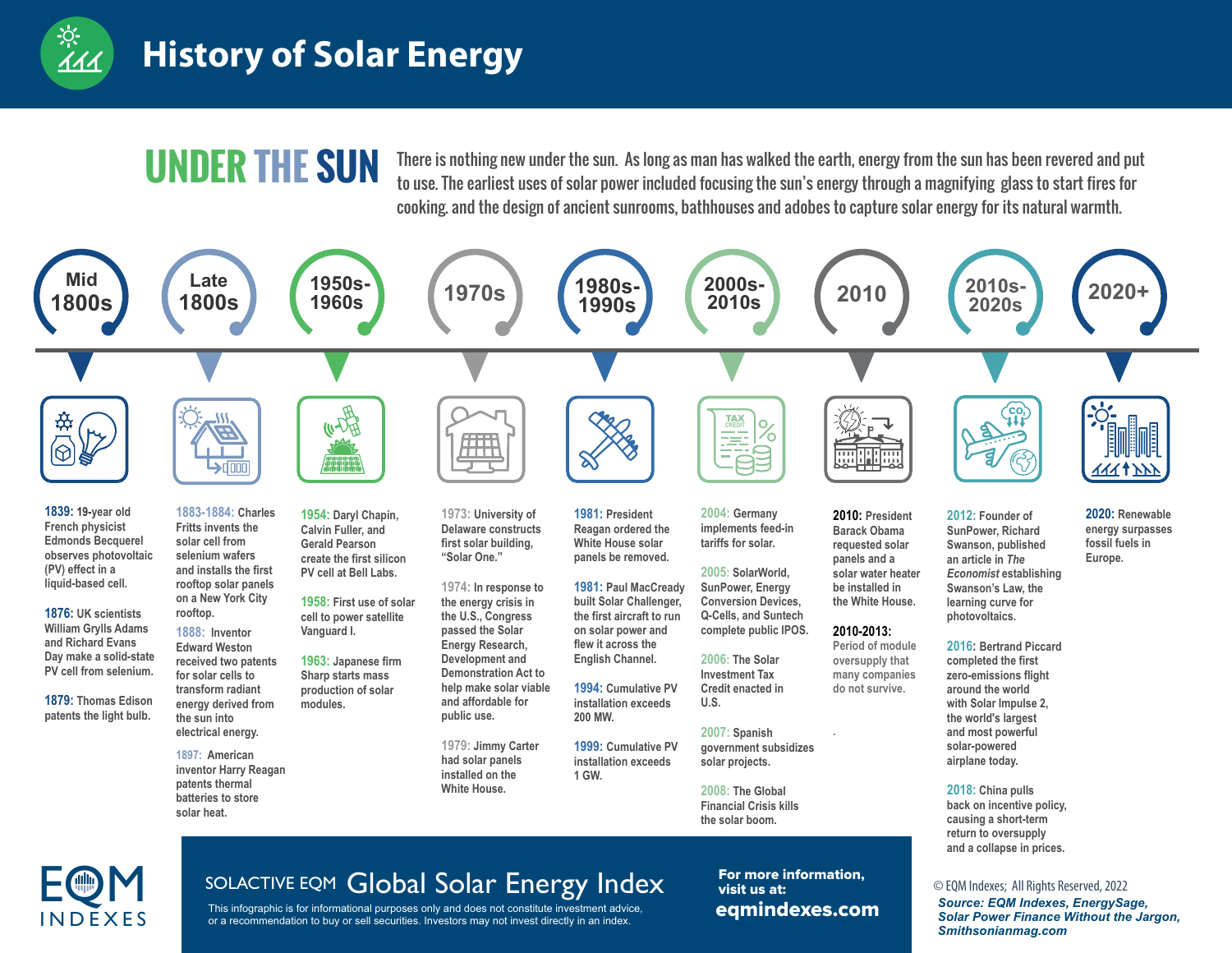

## **SUN POWERED**

This illustration shows how heat from the sun is captured by gadgets known as solar modules, which then stores energy into a charger controller, a battery bank and an AC service panel. The stored energy is used to power utility grids and to supply energy for critical needs during blackouts and other power outages.





# SOLACTIVE EQM Global Solar Energy Index<br>
This infographic is for informational purposes only and does not constitute investment advice,<br>
This infographic is for informational purposes only and does not constitute investmen

**INDEXES** or a recommendation to buy or sell securities. Investors may not invest directly in an index. This infographic is for informational purposes only and does not constitute investment advice,

eqmindexes.com For more information, visit us at: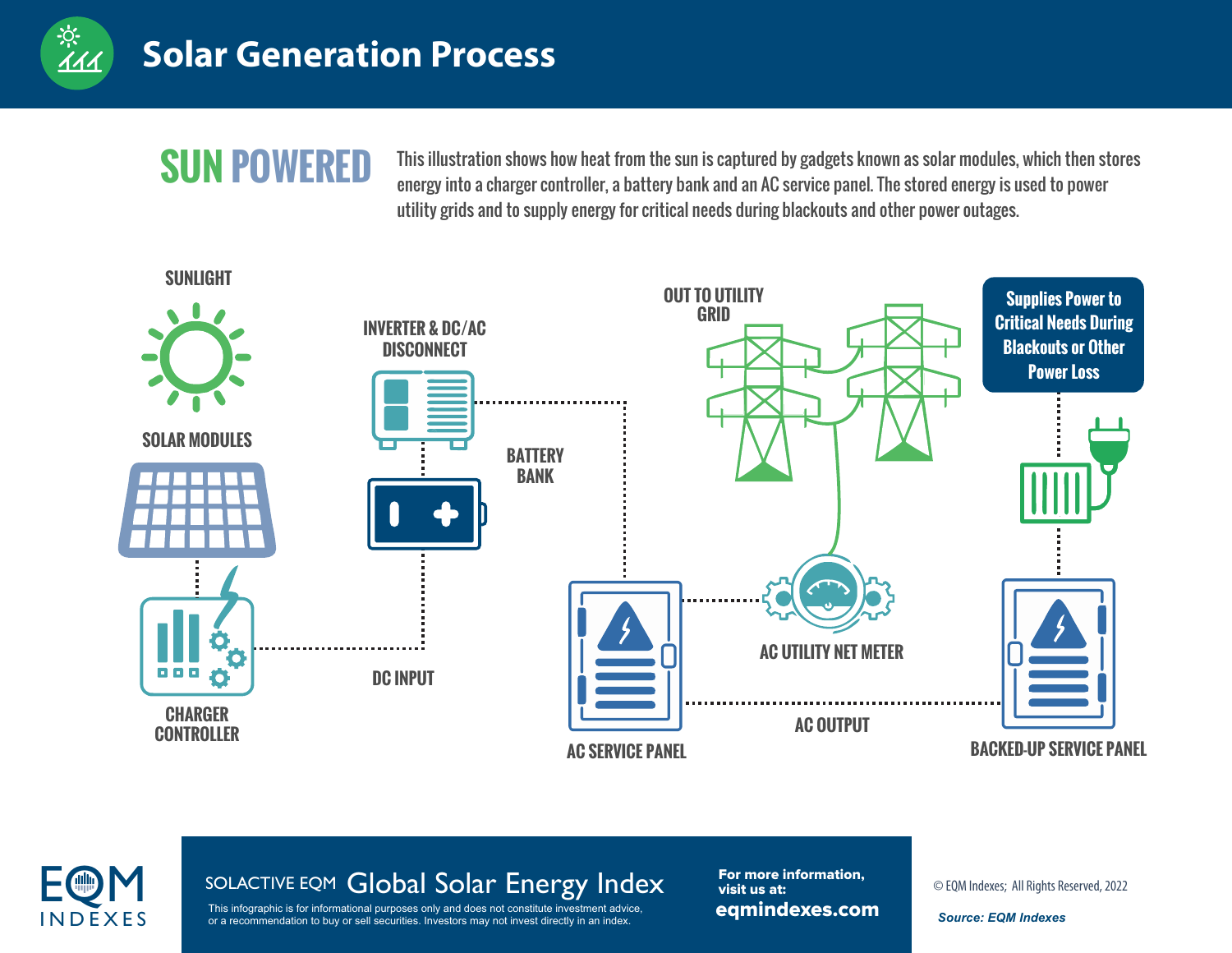#### **U.S. Utility-Scale Solar Power Cost**

Per kilowatt hour, 2010 projected to 2030



**The Falling Cost of Solar** - The Department of Energy has set a new goal of reducing the cost of utility-scale solar power to 2 cents per kilowatt-hour by 2030. This follows the 2011 SunShot initiative, which set a goal for 2020 and reached it three years early. Figures show the levelized cost of energy, which takes into account the cost of construction and operation.



<u>्</u><br>११

SOLACTIVE EQM Global Solar Energy Index<br>
This infographic is for informational purposes only and does not constitute investment advice,<br>
This infographic is for informational purposes only and does not constitute investmen

**INDEXES** or a recommendation to buy or sell securities. Investors may not invest directly in an index.<br> **INDEXES** or a recommendation to buy or sell securities. Investors may not invest directly in an index. This infographic is for informational purposes only and does not constitute investment advice,

eqmindexes.com For more information, visit us at:

 *ClimateNews*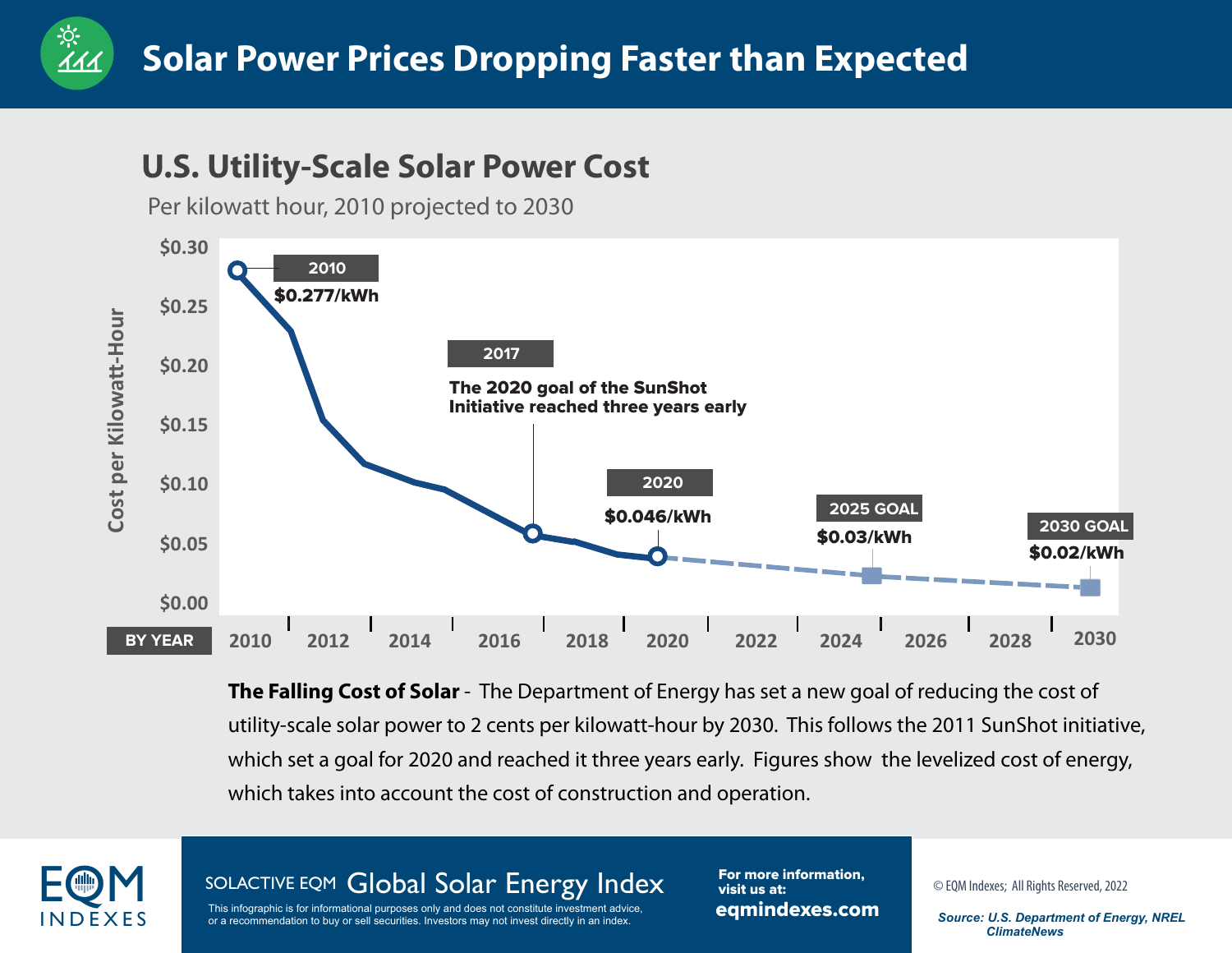### **Global Installed Solar Capacity to Increase by over 800% through the year 2050**



**Countries and industries begin to transition.** The low cost solar and clean energy solutions, are transforming worldwide electric utility power capacity is forecasted to almost triple between 2019-2050. Installed solar capacity is expected to grow even faster (over 800%). Solar's share of total installed power capacity increases from 11% in 2019 to 38% in 2050.



ः<br>111

SOLACTIVE EQM Global Solar Energy Index<br>
This infographic is for informational purposes only and does not constitute investment advice,<br>
This infographic is for informational purposes only and does not constitute investmen

**INDEXES** or a recommendation to buy or sell securities. Investors may not invest directly in an index. This infographic is for informational purposes only and does not constitute investment advice,

eqmindexes.com For more information, visit us at: